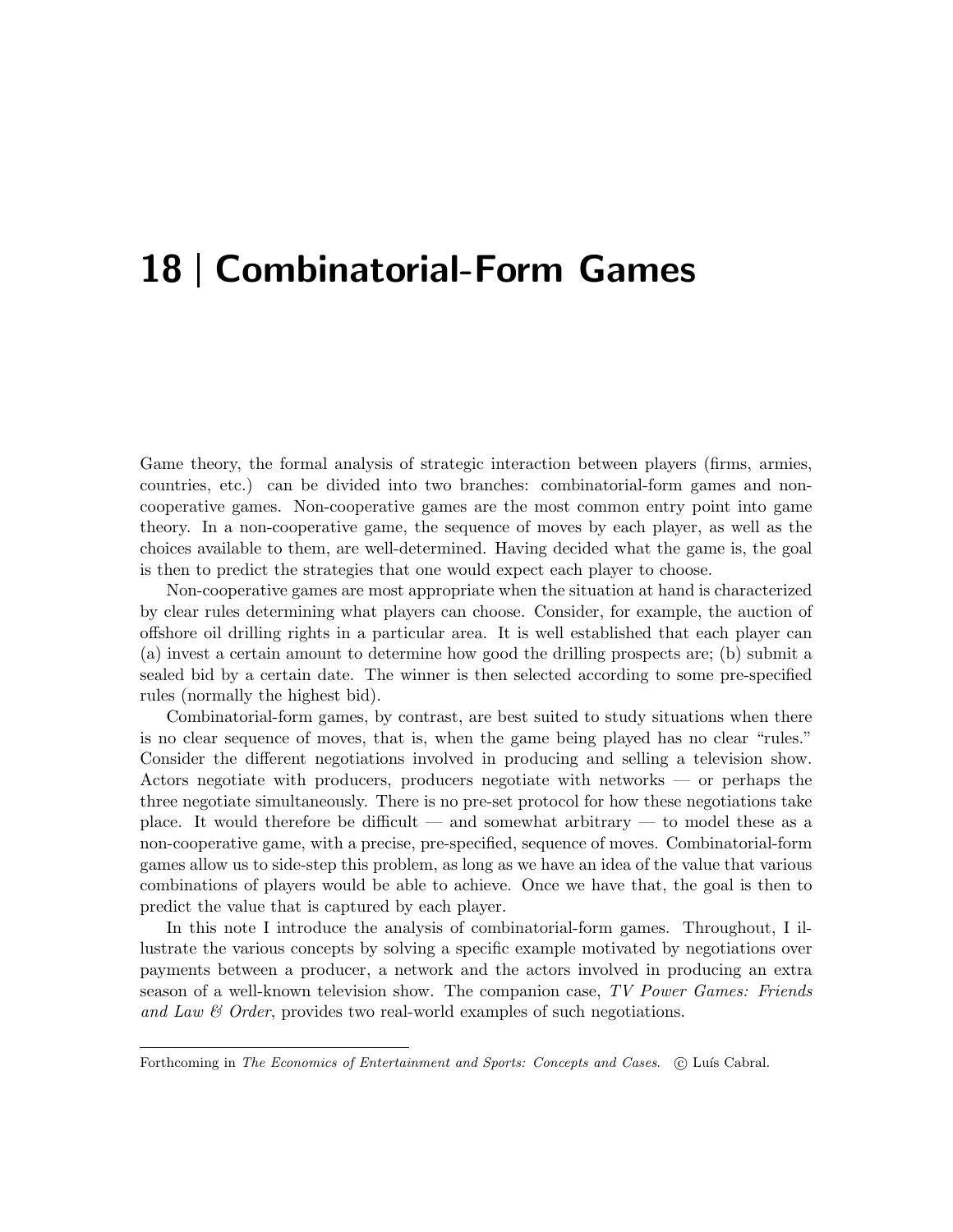## The value function

In most real-world situations, there are a large number of players interacting with each other in one way or another. The making of a TV show involves actors, writers, camera operators, directors, and so forth. To keep the analysis tractable, I will focus on three central players: the actors, who I assume act as one player, denoted by  $A$ ; the producer, denoted by  $P$ ; and the network, denoted by  $B$  (B for buyer, since, to be consistent with standard notation, I reserve N for the set of all players).

The first thing we need to do is to determine the value attained by each possible subset of players. This is known as the value function, or the characteristic function, and denoted by  $v(S)$ , where S is a set of players (for example,  $S = \{A, P\}$  is the set comprised of actor and producer).

Let us first consider the value attainable by all players when assembled together,  $N =$  $\{A, P, B\}$ . If a deal goes through, that is, if cast, producer and network agree on running the show for an extra season, then the following value is generated on a per-episode basis:

- Advertising revenue during first-runs: \$6 million (6 minutes at \$1 million per minute).
- Indirect network revenue (e.g., promos for other network shows): \$3 million.
- Reruns: \$4 million.

This leads to a total of \$13 million per episode. We note that the revenue from advertising on first-runs is received by the network, whereas the revenue from reruns belongs to the producer. I will return to this later.

Next we need to determine what each player's best alternative is if a deal does not go through (also known as best alternative to a negotiated agreement, or BATNA).

- The network can use the time slot to run a show that will bring in net revenues to the tune of \$1.5 million.
- The producer can work on a different project, valued at \$3 million (net profits).
- The actors have a series of alternative projects that are worth to them a total of \$1 million.

Finally, we need to determine what value players can generate if only two of them are on board. Very frequently, the show is effectively jointly owned by the producer and the network. This implies that, if either of them is not on board, then the show is discontinued. It follows that the value obtained by each player corresponds to the value of their outside option (going alone); and the value obtained by any two players is simply the sum of their outside option values.

We are left with the possibility of the producer and the network making a deal without the actors — that is, using a separate cast. Let  $\alpha$  be the percent loss in value from losing the current cast. It follows that running the show with a different set of actors generates value  $(1 - \alpha) \times 13$  million. This is only true if  $\alpha$  is small, that is, if the replacement cast is almost as good as the current one. If  $\alpha$  is very high, however, then producer and network are better off by dropping the show altogether and moving on to their best alternative projects. Specifically, given the values above, the producer and the network prefer to drop the show when the current cast is not on board and  $\alpha$  is greater that 8.5/13  $\approx$  65%. For the time being, assume that  $\alpha = 20\%$ .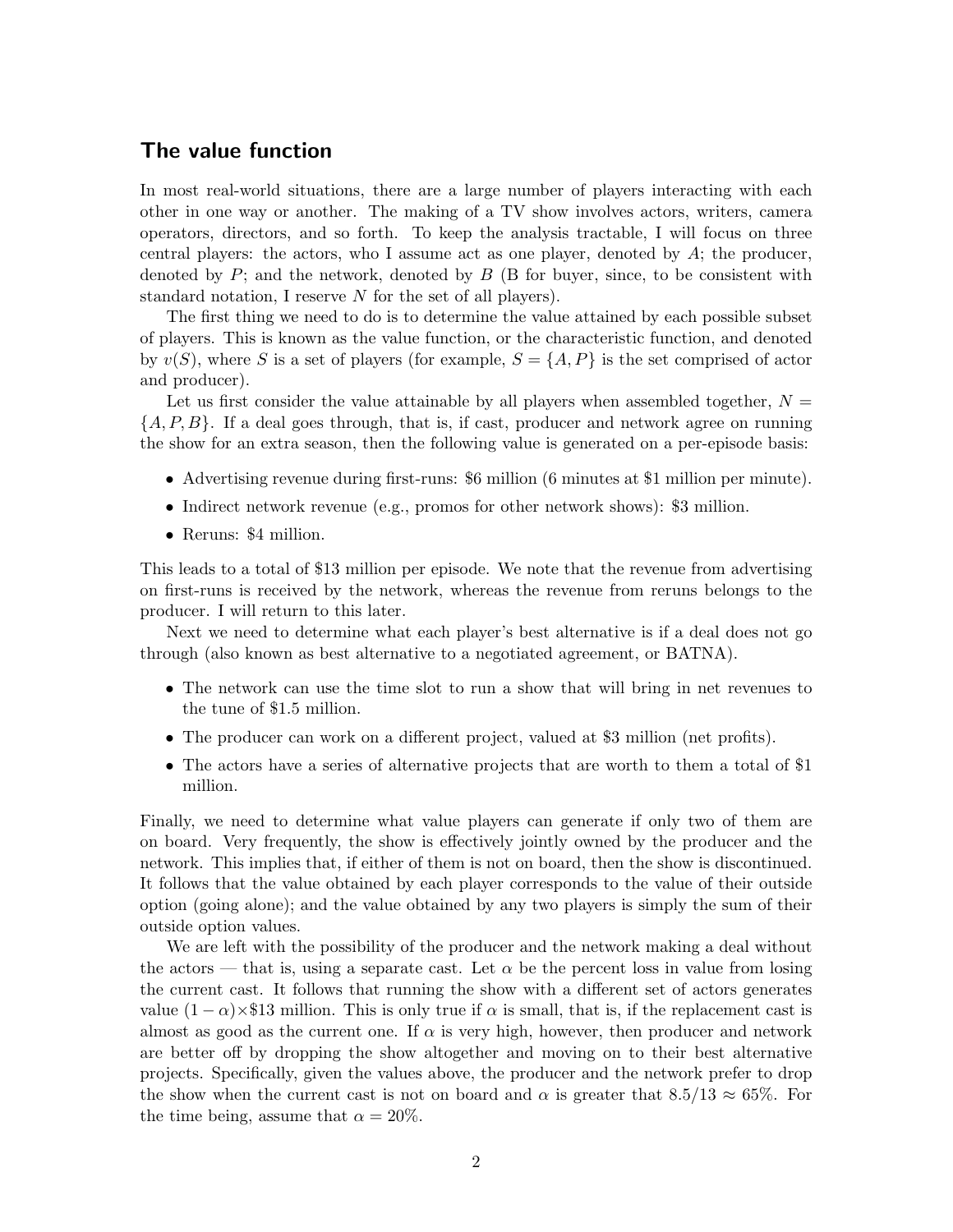The two-dimentional simplex (three player game).



Pulling all of these numbers together, we have

$$
v({A, P, B}) = 13
$$
  
\n
$$
v({A}) = 1
$$
  
\n
$$
v({P}) = 3
$$
  
\n
$$
v({B}) = 1.5
$$
  
\n
$$
v({A, P}) = v({A}) + v({P}) = 4
$$
  
\n
$$
v({A, B}) = v({A}) + v({B}) = 2.5
$$
  
\n
$$
v({P, B}) = (1 - \alpha) v({A, P, B}) = 10.4
$$
  
\n(18.1)

The question that combinatorial game theory addresses is: starting from these values, what distribution of value among the various players would we expect? There are several possible answers to this question. I will look at the two most common approaches. Before doing so, I introduce a graphical device to represent the distribution of value among players.

Suppose that a deal goes through, that is, the show is to be run. A value of \$13 needs to be distributed among players. We say that the division is efficient if the values taken by each player add up to \$13, that is, if no value is lost in the process of distributing it among the players. Letting  $x_A, x_P, x_B$  be the payoff received by each player, we have

$$
x_A + x_P + x_B = 13
$$

An expedient way of representing the values  $x_i$  is to draw a simplex, which in the case of three players corresponds to a triangle. Figure 18.1 shows the simplex for the game at hand. It has three axes, one for each player. The payoff for player  $A$  (actors), for example, is measured by the distance of each point with respect to the  $A$  axis, the same for players P (producer) and B (buyer). For example, suppose that the split of the total value is as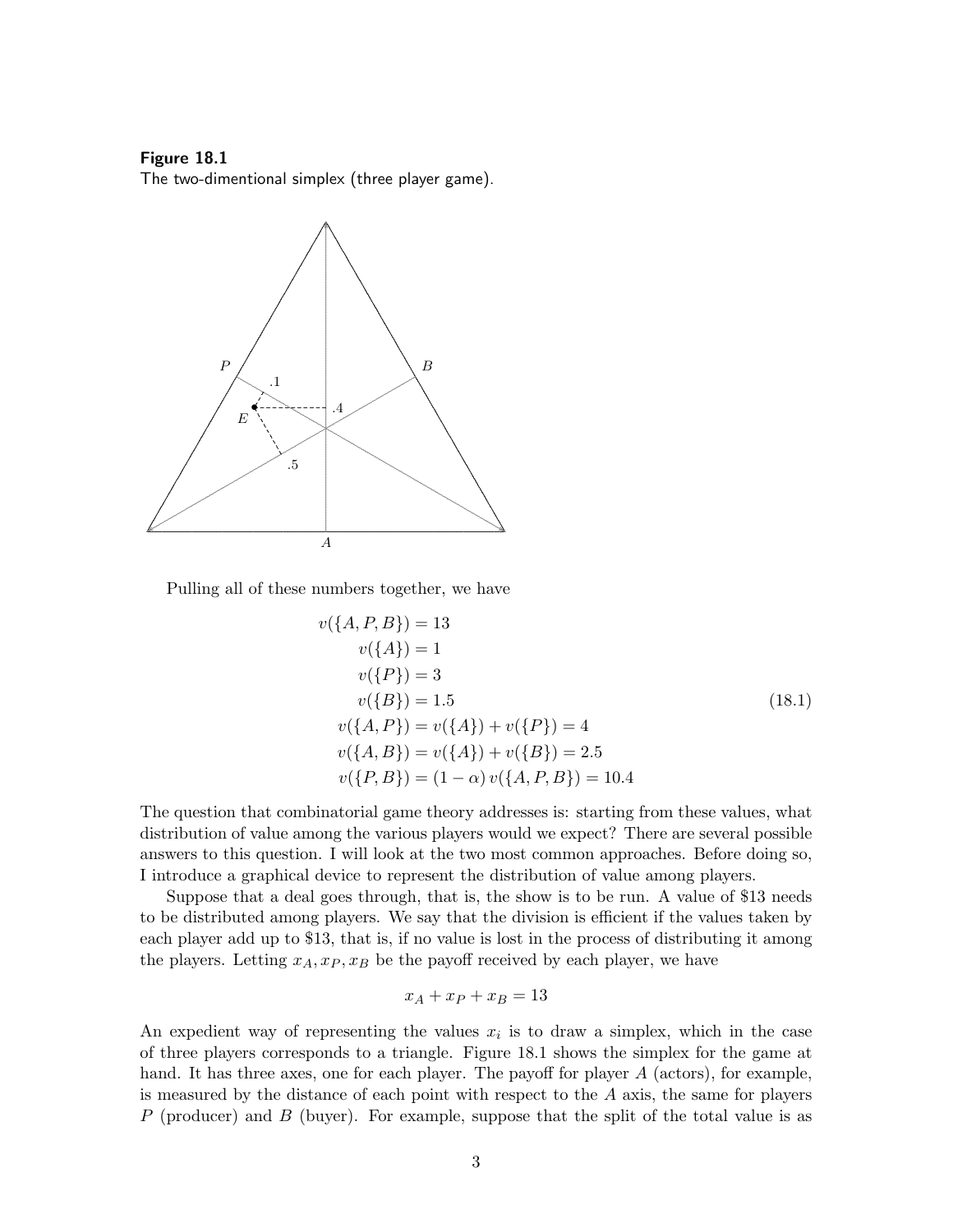follows:  $10\%$  for P,  $50\%$  for B and  $40\%$  for A. This is represented by point E in Figure 18.1.

We next deal with two game-theory concepts that determine the values achieved by each player for a given value functions  $v(S)$ .

## The Core

The core is a set of value splits  $(x_A, x_P, x_B)$  that satisfies the following conditions. First, it is efficient, that is, the sum of all players' payoffs is equal to the value at stake. Second, for every set of players it must be that the sum of their payoffs is at least as large as the value that they could attain on their own. Formally,

$$
\sum_{i \in C} x_i = v(N)
$$
\n
$$
\sum_{i \in S} x_i \ge v(S) \qquad \forall S \subset C
$$
\n(18.2)

where N is the set of all players: in the present example,  $N = \{A, P, B\}.$ 

Although in general the above corresponds to a large set of inequalities  $(n!)$ , where n is the set of players), in practice the crucial inequalities are of two types:

$$
x_i \ge v({i})
$$
  

$$
x_i \le v(N) - v(N\setminus\{i\})
$$
 (18.3)

Both of these inequalities can be derived from (18.2). The first set of inequalities in (18.3) corresponds to the individual rationality or outside option constraints: each player must get at least as much as he or she would obtain by going solo, that is, each player must get at least his or her BATNA. The second set of constraints corresponds to the principle of marginal contribution: each player can only get as much as he or she contributes to the deal, a value also known as *added value*. I next show how it can derived from  $(18.2)$ . For simplicity, I focus on the payoff for player A. From the first equation in (18.2), we know that  $x_A + x_P + x_B = v(N)$ . We thus have that  $x_A = v(N) - x_P - x_B$ . But one of the inequalities in (18.2) corresponds to  $x_P + x_B \ge v({P, B})$ . This finally implies that  $x_A \le v(N) - v({P, B}).$ 

Going beyond the math, what the principle of marginal contribution states is that player A cannot get more than his or her marginal contribution to the ensemble  $\{A, P, B\}$ . If player A were getting more than his or her marginal contribution, that is, if  $x_A > v(N)-v(\lbrace P, B \rbrace)$ , then players  $P$  and  $B$  could simply walk away and earn more on their own. That is,  $x_A > v(N) - v({P, B})$  implies that  $x_P + x_B < v({P, B})$ ; and the latter inequality implies that the proposed deal is not stable.

Figure 18.2 illustrates the core of our three-player game. There are three shaded "bands," one for each player, that correspond to the set of conditions (18.3), that is, the conditions that a player earn more than his or her outside value but less than his or her marginal contribution. The intersection of these three bands, the trapezoids in darker shade, corresponds to the core of the game. All points in this region satisfy the conditions that no player or set of players would wish to renege on the agreement.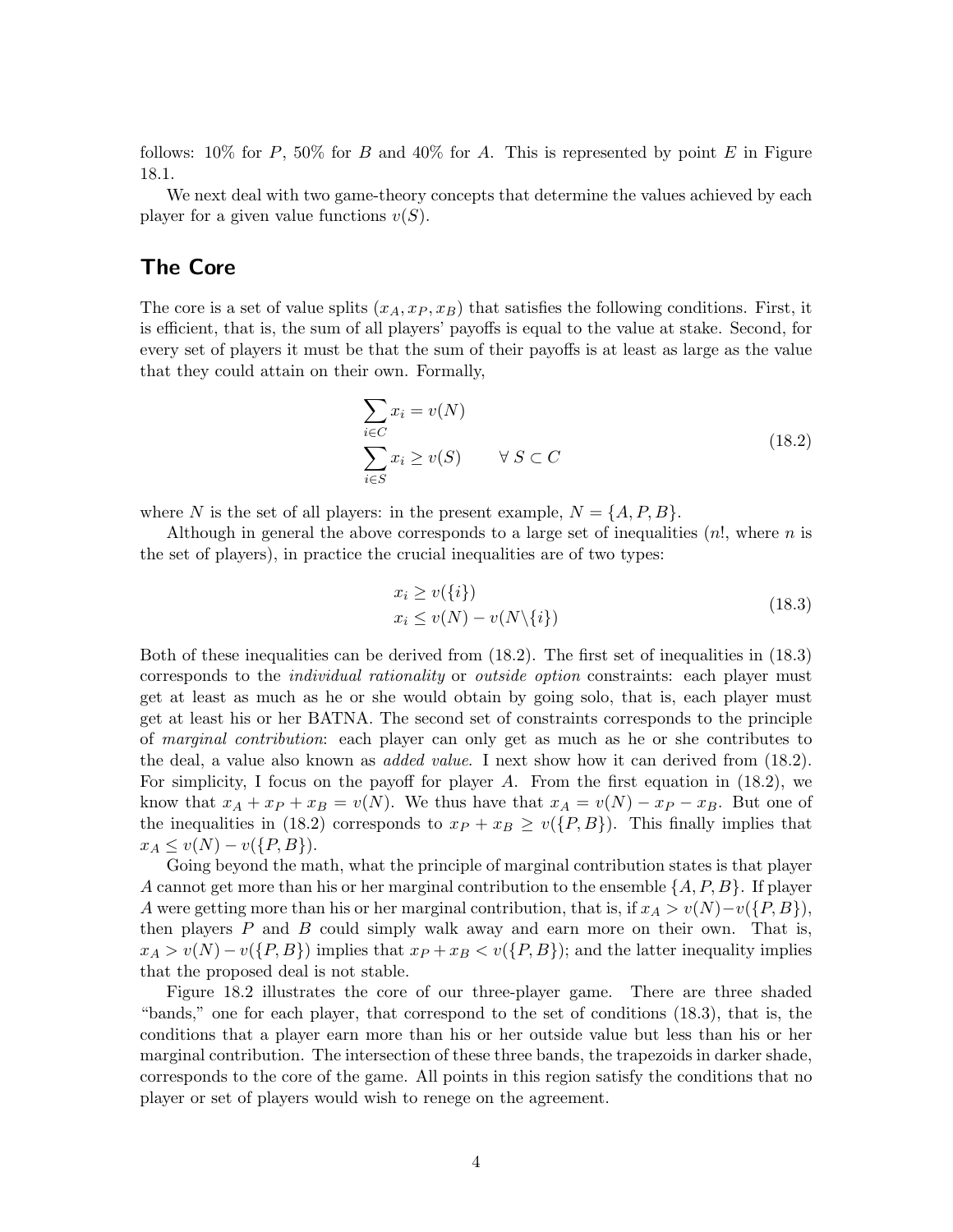Equilibrium values. The Core corresponds to the region shaded darker. The Shapley value corresponds to  $\bullet$ , whereas a  $+$  indicates the point of equal division of value.



### **The Shapley value**

The core is a simple and intuitive notion with which to analyze games. However, one limitation is that it indicates a set of pie splitting possibilities, rather than a single value. (Sometimes, the core indicates a single value, but then again, sometimes it is an empty set.) The *Shapley value*, by contrast, indicates a *single* solution in every situation.

Before going into the general mathematical formula for the Shapley value, it helps to explain its intuition by considering the specific example introduced above. Suppose that players enter the deal in a certain order and that each player is paid according to his or her contribution to the group of players already assembled at the time the new player joins in (also knows as the player's *added value*). For example, suppose the order is given by A, then P, then B. In this case, Player A adds  $v({A}) - v(\emptyset) = v({A}) = 1$ . Player P's incremental contribution is given by  $v({A, P}) - v({A}) = 4 - 1 = 3$ . Finally, Player B's incremental contribution is given by  $v({A, P, B}) - v({A, P}) = 13 - 4 = 9$ .

Now let us do the same calculation for every possible sequence of players, that is, for every permutation of  $A$ ,  $P$  and  $B$ . The following table shows the values obtained by each player in each case. Recall that each player is paid what his incremental contribution is for each particular sequence of players. For example, in the  $PBA$  sequence, player A receives the difference between  $v(\lbrace A, P, B \rbrace)$ , the value when all players are together, and  $v(\lbrace P, B \rbrace)$ , the value when player A is absent from the previous set. In this particular case, player  $A$ gets  $13 - 10.4 = 2.6$ .

Notice that, when we determine the value obtainable by a given set of players,  $v(S)$ , the order of the elements in  $S$  does not matter. At this stage, all we want to know is the size of the pie. However, in the rows of the next table, the order of players is crucial, for it is this order that determines the split of the pie.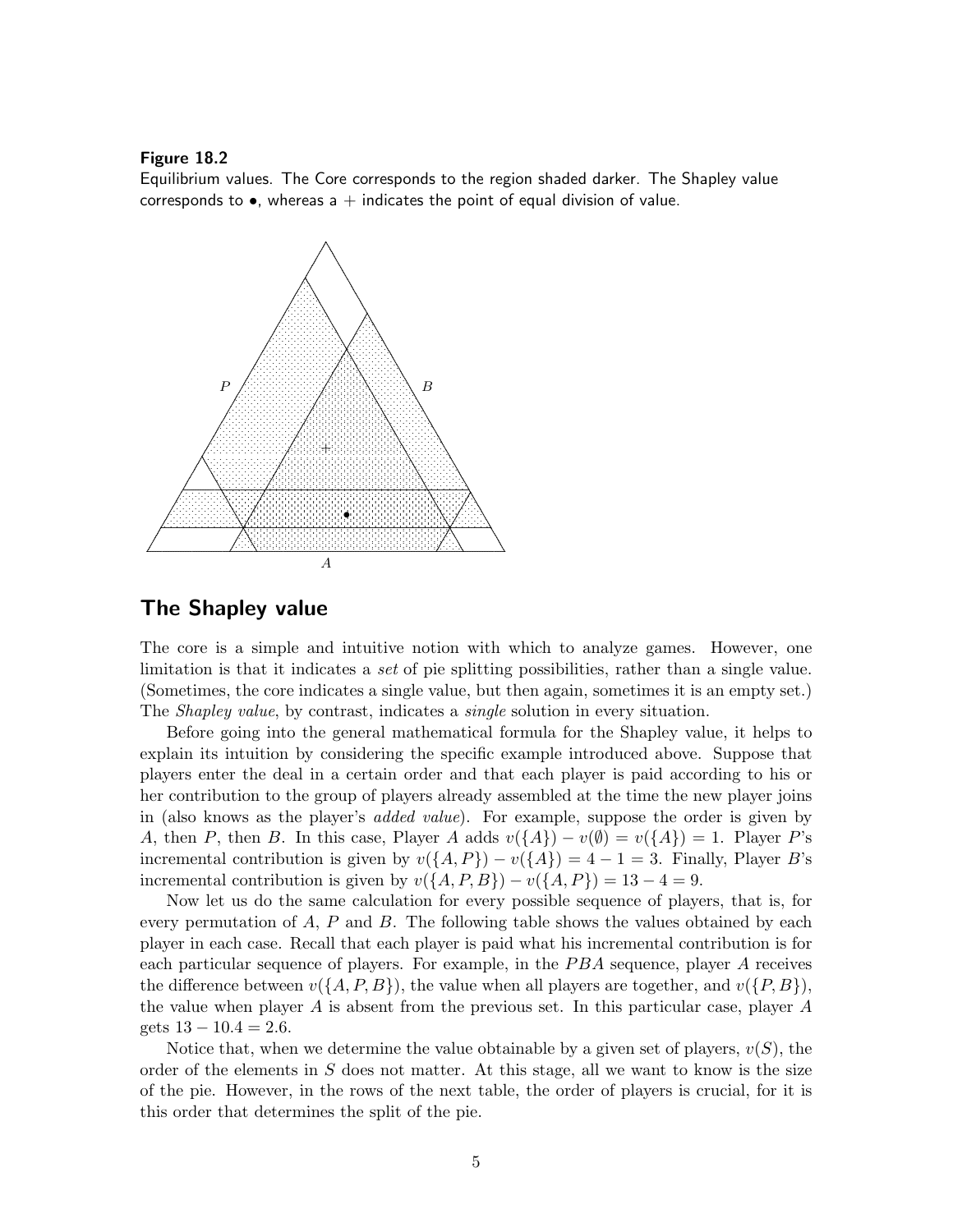Since there are three players, there are  $3! = 6$  permutations, that is, 6 possible sequences of players. The table below gives each player's payoff for each permutation, assuming that each player is paid according to his or her incremental contribution.

|                     | Incremental value |                |      |
|---------------------|-------------------|----------------|------|
| Sequence of players | А                 | $\overline{P}$ | B    |
| APB                 | 1                 | 3              | 9    |
| ABP                 | 1                 | 10.5           | 1.5  |
| PAB                 | 1                 | 3              | 9    |
| PBA                 | 2.6               | 3              | 7.4  |
| BAP                 | 1                 | 10.5           | 1.5  |
| BPA                 | 2.6               | 8.9            | 1.5  |
| Average             | 1.53              | 6.48           | 4.98 |

Different permutations lead to different payoffs assigned to each player. (Notice in particular that a player is typically strictly better off the later he comes in the sequence — because then his incremental contribution is greater.) Which of the six permutations is more reasonable? One way to think about the concept of Shapley value is to say that all sequences are equally likely. As a result, we should assign to each player the average of his or her payoff across all possible permutations. This is given by the last row in the above table. For example, the Shapley value of player A is 1.53.

More generally, player i's Shapley value is given by

$$
x_i = \sum_{S \subseteq N\{i\}} \frac{|S|! (n - |S| - 1)!}{n!} \left( v(S \cup \{i\}) - v(S) \right) \tag{18.4}
$$

where  $|S|$  is the cardinal of S (that is, the number of elements in S), n! is the factorial of n (that is,  $n \times (n-1) \times ... \times 2 \times 1$ ), and n is the number of players. This is a mathematics mouthful, so let us take it piece by piece. Let us start with the right-most term,  $v(S \cup$  $\{i\}$ ) –  $v(S)$ . This measures the player is incremental contribution (added value) when it joins an existing set S of players. The symbol  $\sum_{S \subseteq N\{i\}}$  means that we want to sum those incremental contributions for all possible sets  $S$ , that is, for all possible "positions" by player i in the sequence of players. Specifically,  $N\setminus\{i\}$  means the set of all players except player *i*;  $S \subseteq N \setminus \{i\}$  means that S is a subset of  $N \setminus \{i\}$ ; and  $\sum_{S \subseteq N \setminus \{i\}}$  means the sum of all instances when S is a subset of  $N \setminus \{i\}$ . If  $S = N \setminus \{i\}$ , then we are in the case when player i is the last one to "move;" if, by contrast, S is a strict subset of  $N\{i\}$ , then player i "moves" earlier in the sequence of players.

Finally, the ugly expression after the summation mark,  $\frac{|S|! (n-|S|-1)!}{n!}$ , tells what weight to place on a certain set  $S$ . Take for example the computation of player  $A$ 's value. If  $S = \{P, B\}$ , then player A is the last to move. How many sequences are there where player A is the last to move? Two: PBA and BPA. In fact, in this case  $|S| = 2$  and  $n! = 3 \times 2 \times 1 = 6.$  It follows that  $\frac{|S|! (n-|S|-1)!}{n!} = \frac{1}{3}$  $\frac{1}{3}$ , which is exactly the weight we want to give to this case (two our of six possible permutations). More generally, (18.4) gives the average computed in the above table.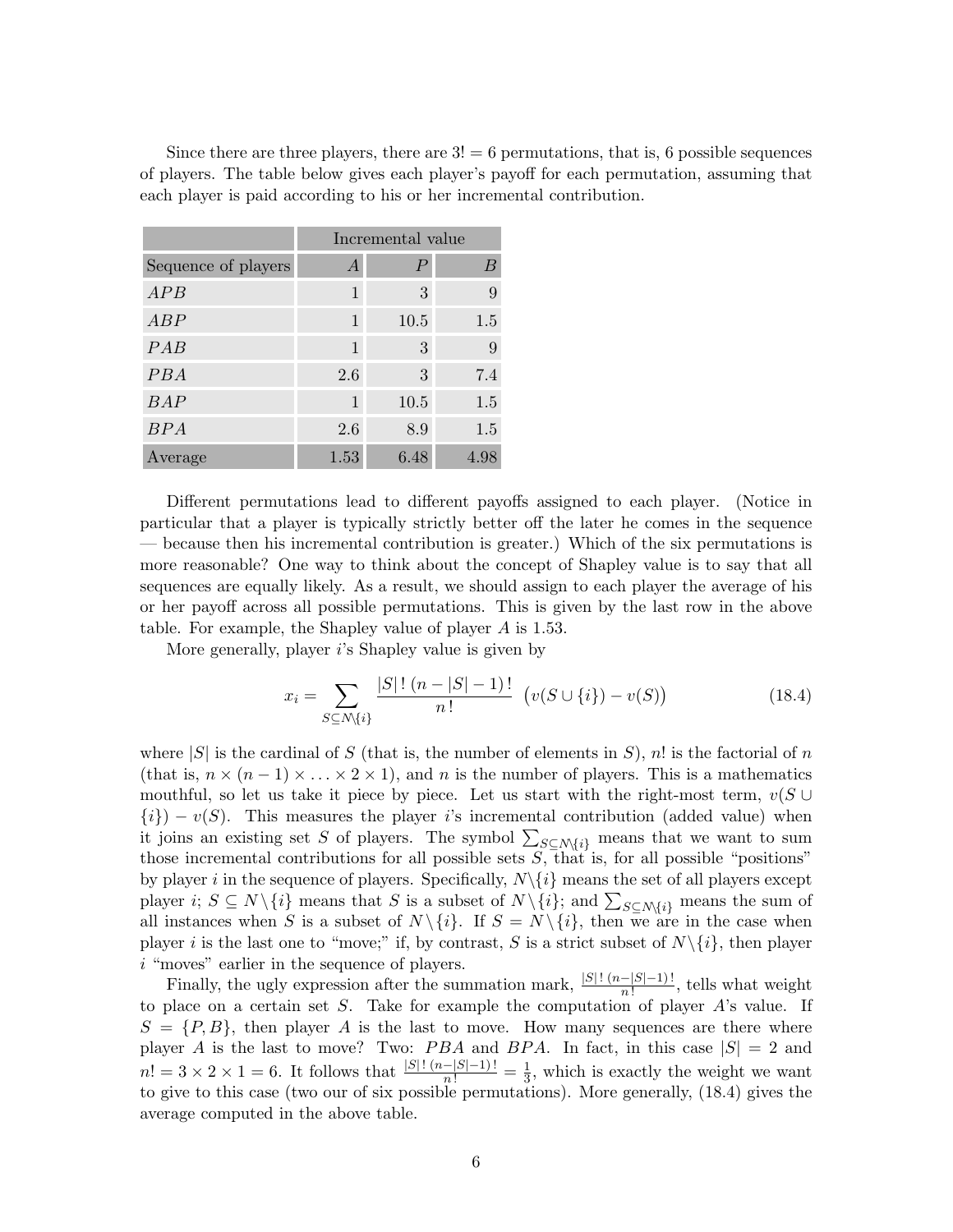Equilibrium values when  $\alpha$  increases from 20% to 80%. A  $\circ$  denotes the previous Shapley value, whereas  $a +$  denotes the equal-split solution.



The Shapley values for each player in our ongoing example is plotted with a bullet in Figure 18.2. Notice that in this case the Shapley value lies inside the Core, that is, it is one of the values that satisfy the Core conditions. This is not very surprising, since the Shapley value and the Core are closely related: both are based on the notion of a player's incremental contribution (added value). Specifically, consider the case when  $S$  is the empty set. Then  $v(S \cup \{i\}) - v(S) = v(\{i\})$ , the value obtained by i alone. This is what we normally refer to as player  $i$ 's outside option, or BATNA. If  $S$  represents all players other than player i, then  $v(S \cup \{i\}) - v(S)$  tells us how much is lost when player i walks away from the complete set of players. This is nothing but the concept of marginal contribution (or value added), introduced earlier.

So, like the Core — see Equations  $(18.3)$  — the Shapley value takes into account a player's outside option and marginal contribution. Unlike the Core, which uses outside options and marginal contributions as bounds on a player's value, the Shapley value is determined as a weighted average of marginal contributions (not only marginal contributions to the whole set of players but also any subset of players). Like the core, the Shapley value is individually rational, that is,  $x_i \geq v(\{i\})$ ; and efficient, that is,  $\sum x_i = v(N)$ .

Finally, the Shapley values of each player usually belong to the Core, but not necessarily so. In fact, as mentioned before, there may be games where no solution belongs to the Core, whereas the Shapley value always exists  $-$  and is unique, which helps in the process of determining the impact of changing conditions, to which I turn next.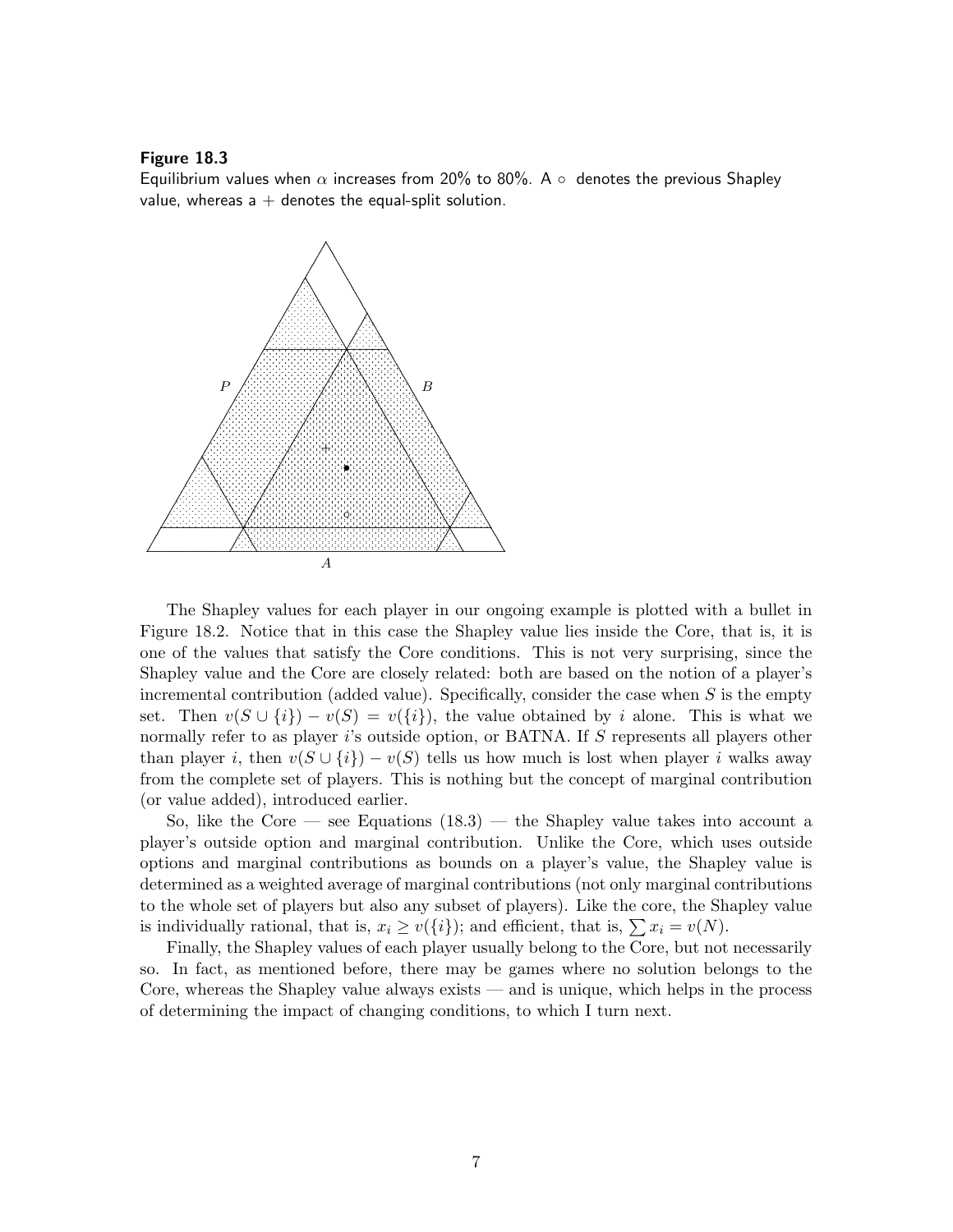Equilibrium values when  $v({A})$  increases from 1 to 4. A  $\circ$  denotes the previous Shapley value, whereas  $a +$  denotes the equal-split solution.



## **Changing conditions**

Now that we have introduced the two central concepts from combinatorial-form game theory, let us examine how they can be used to analyze the impact of various market changes. Suppose that, as a show develops and audiences become better acquainted with the actors, the loss in value from replacing the cast increases from  $20\%$  to  $80\%$ . In term of the values in  $(18.1)$ , we now have

$$
v(\{P, B\}) = v(\{P\}) + v(\{B\}) = 4.5
$$

(Notice that the formula  $v({P, B}) = (1 - \alpha) v({A, P, B})$  no longer applies because such value would be so low that  $P$  and  $B$  would find it is better to scratch the show completely.) Otherwise, the values in  $(18.1)$  remain unchanged.

In terms of the Shapley value, the new equilibrium is given by

$$
x_A = 3.5
$$

$$
x_P = 5.5
$$

$$
x_B = 4
$$

This corresponds to a price per episode (paid by the network to the producer) of \$5 million dollars per episode. Why? Because we know the network receives revenues of \$9 million (advertising and indirect network revenue). In order for its value to be 4, it must pay a price of  $9 - 4 = 5$ .

Figure 18.3 shows how the Shapley value changes as  $\alpha$  changes. An increase in  $\alpha$  from .2 to .8, meaning that the cast becomes more irreplaceable, leads to an equilibrium shift from  $\circ$  to  $\bullet$ . The shift is more or less perpendicular to the A axis, that is, it essentially consists of an increase in the actors' payoff that is compensated for by a decrease in producer's and